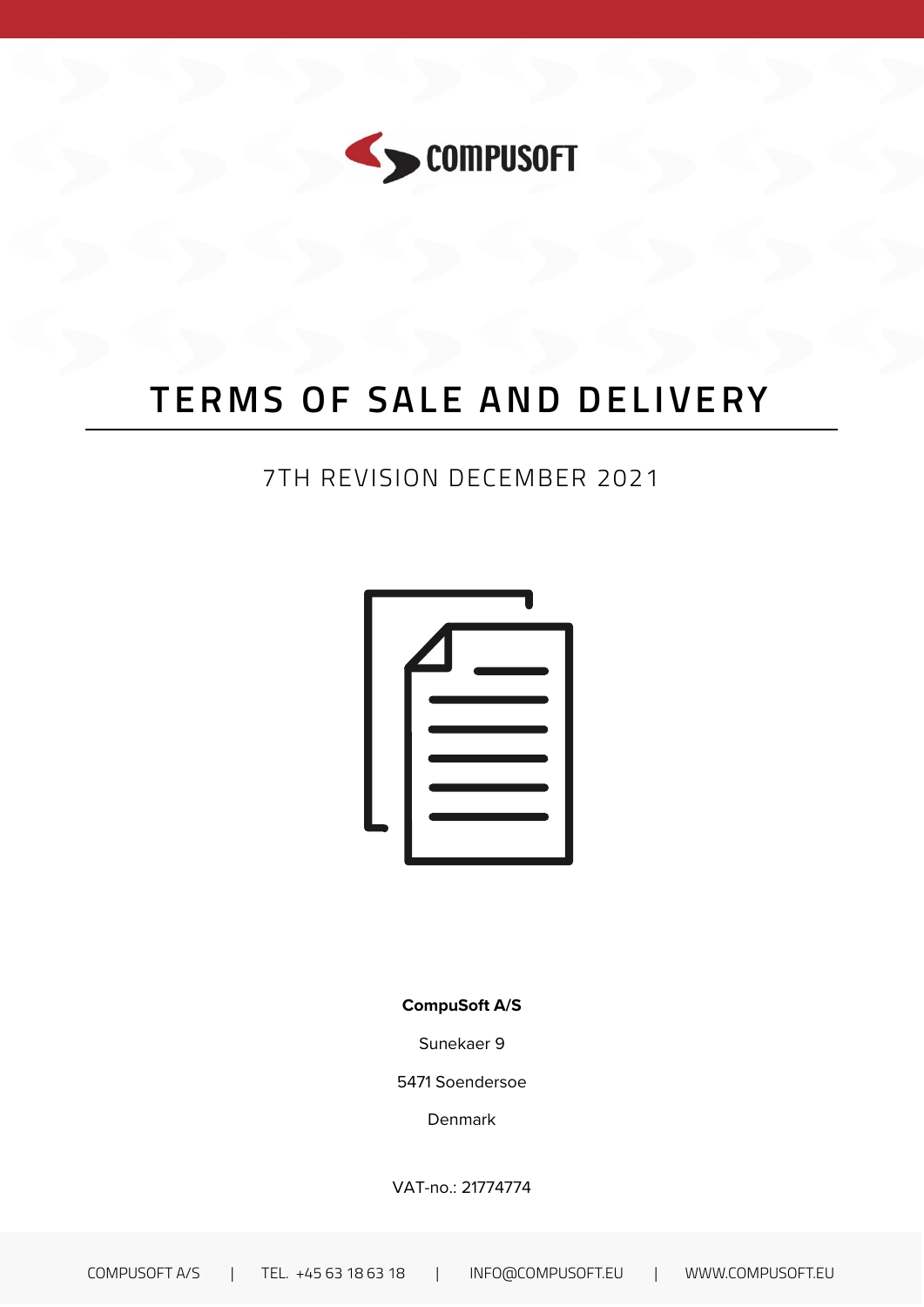

# CONTENTS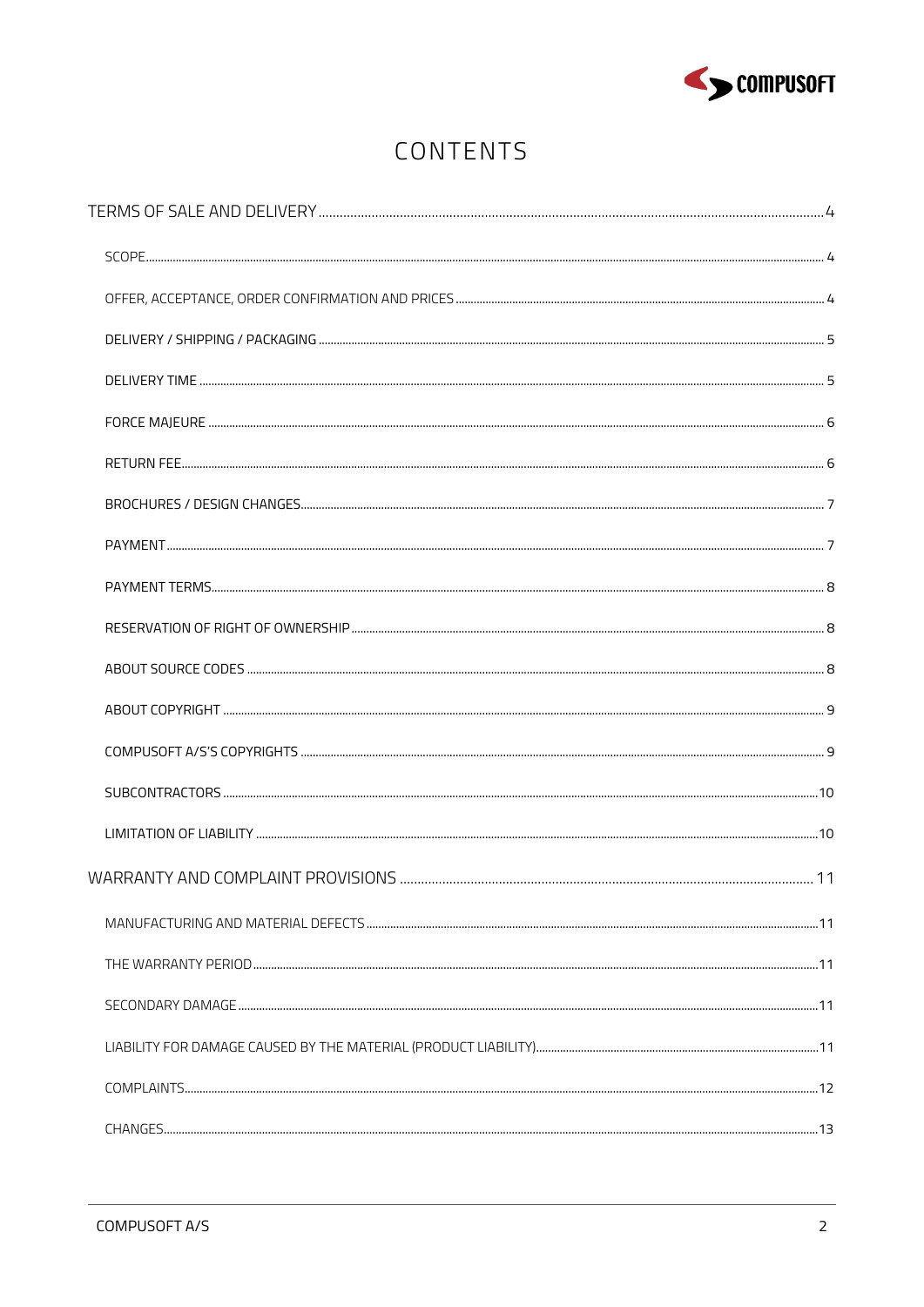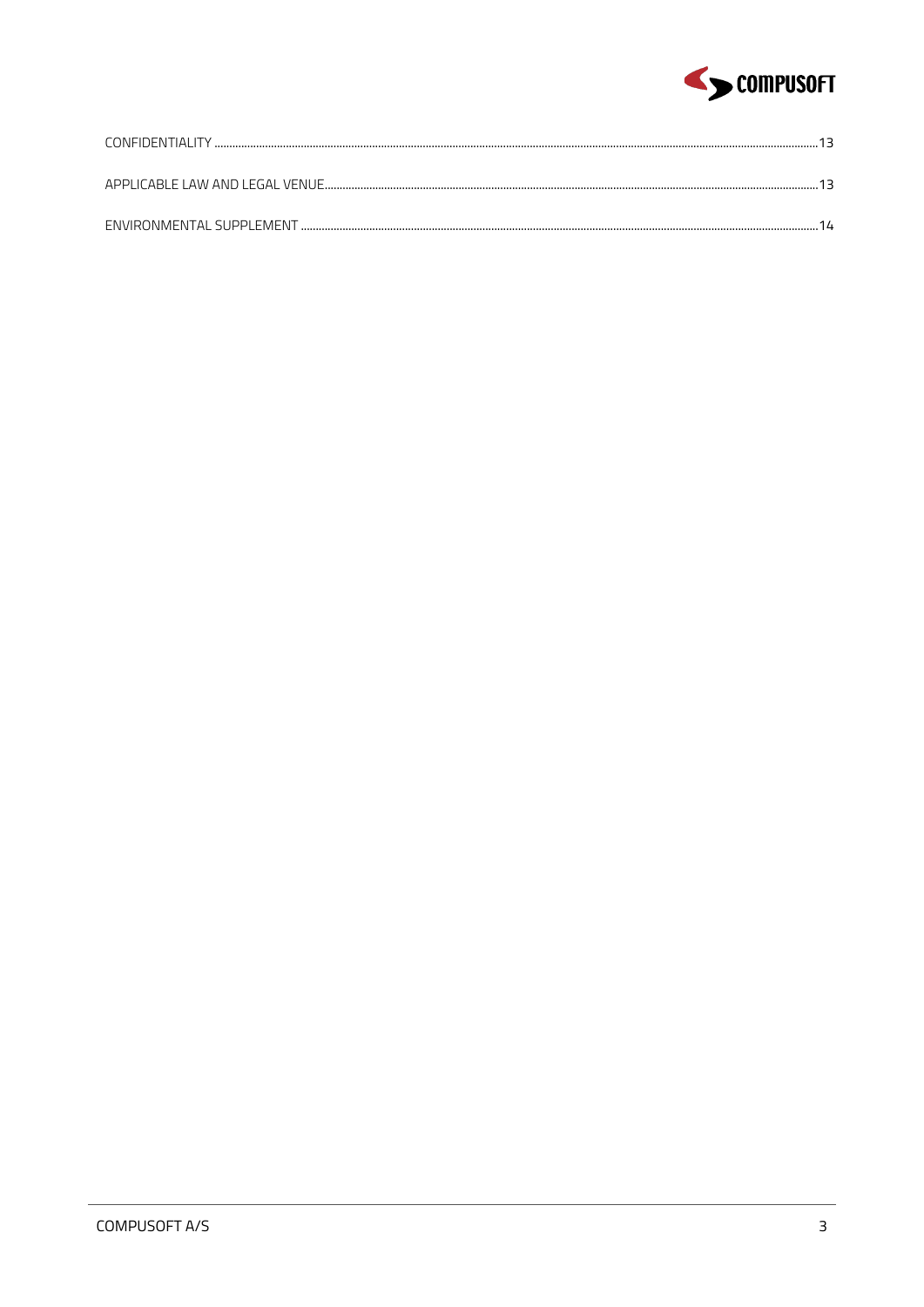

# <span id="page-3-0"></span>TERMS OF SALE AND DELIVERY

#### **SCOPE**

<span id="page-3-1"></span>The following terms and conditions of sale and delivery apply to any form of trading with CompuSoft A/S. In an offer, CompuSoft A/S refers to the terms and conditions of sale and delivery, available at www.compusoft.eu. Upon acceptance of an offer made by CompuSoft A/S, the customer agrees to have read and understood these terms and conditions of sale and delivery.

#### **OFFER, ACCEPTANCE, ORDER CONFIRMATION AND PRICES**

#### <span id="page-3-2"></span>**Offers**

In the absence of any other agreement, an offer from CompuSoft A/S is binding for 30 days from the date of the offer. Specified prices exclude VAT, unless otherwise stated.

#### **Customer acceptance**

An agreement has been concluded when the customer's acceptance is received in due time by CompuSoft A/S, or when CompuSoft A/S has submitted an order confirmation of a received order.

If the customer considers the order confirmation submitted by CompuSoft A/S deviates from the customer's order and thus entails a change that the customer does not wish to accept, the customer must notify CompuSoft A/S that the customer does not wish to accept these changes.

The customer must notify CompuSoft A/S of this within 1 day. Otherwise, the order confirmation issued by CompuSoft A/S will be taken as a basis for assessing the correct fulfilment of the agreement.

If the customer has requested CompuSoft A/S for a proposal for concept development (ideas and creative proposal), CompuSoft A/S is entitled to have this work paid, unless otherwise agreed.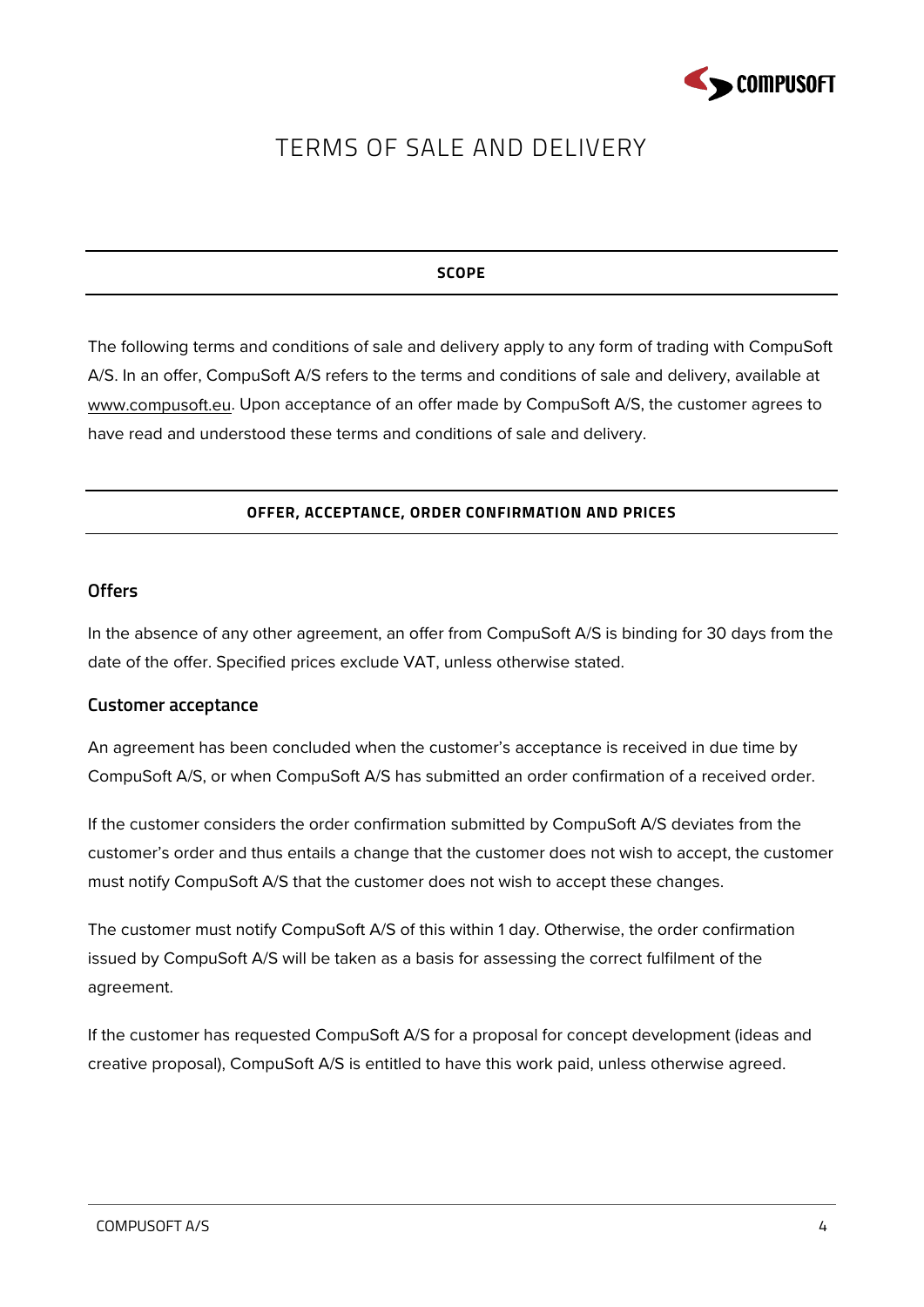

#### **Price conditions**

CompuSoft A/S reserves the right to change the prices without warning, if this is due to changes in exchange rate, prices increase for materials, changes in labor wage, government intervention or other matters that CompuSoft A/S is not in control of.

All prices in foreign currencies are based on the current exchange rate in Danish kroner on the date of the offer or order confirmation. In case of exchange rate changes before the payment date, CompuSoft A/S reserves the right to change applicable prices corresponding to the exchange rate changes.

In addition to the offered or agreed price, CompuSoft A/S is entitled to charge for:

- Additional work since the basic material provided by the customer to CompuSoft A/S turns out to be incomplete, unsuitable, or deficient.
- **Additional work due to the customer requesting corrections or changes to the submitted** material provided after the work has started at CompuSoft A/S.
- Additional work due to the customer making more corrections than agreed.
- Additional work due to the agreement/delivery cannot be carried out in continuous production due to the customer's circumstances or other measures agreed with the customer.

#### **DELIVERY / SHIPPING / PACKAGING**

<span id="page-4-0"></span>Delivery to CompuSoft A/S' warehouse, Sunekaer 9, 5471 Soendersoe, Denmark.

<span id="page-4-1"></span>Freight and shipping from the above-mentioned delivery point will be made at the buyer's cost and risk.

#### **DELIVERY TIME**

The listed delivery times are estimated and are not binding. However, CompuSoft A/S strives to deliver in the specified time, which is in the interests of both parties.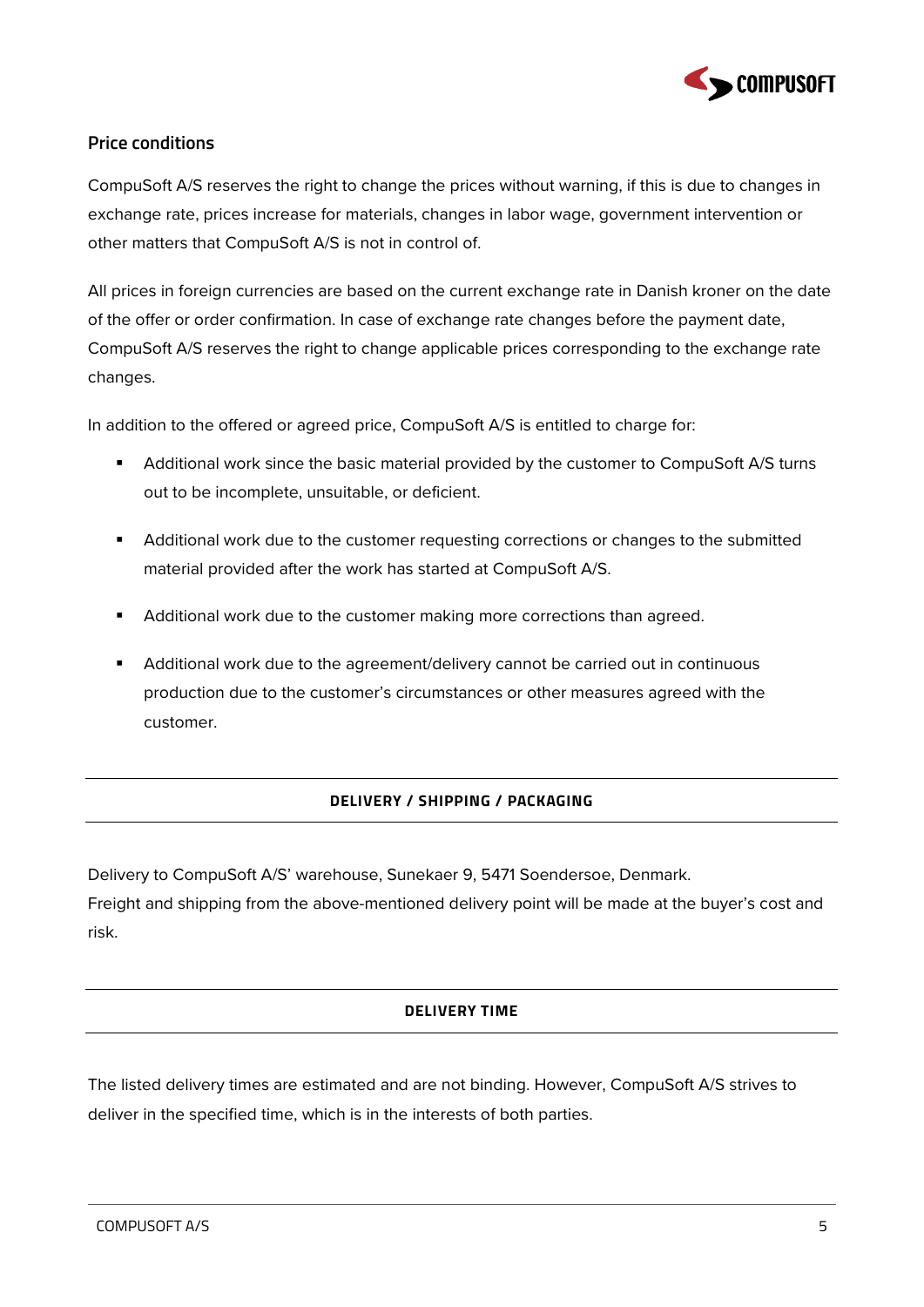

Delivery takes place at the location and time agreed with the customer. Subject to delays or obstacles due to subcontractors' circumstances, clearance procedure, deviations from the agreed production plan or force majeure events that is beyond the control of the parties.

If the delivery time and/or place has not been agreed, delivery will be determined by CompuSoft  $A/S.$ 

#### **Delay**

If a delay occurs, the customer shall make reservations about the circumstances mentioned in the above section. The customer is only entitled to terminate the agreement if the customer has clarified at the same time as the conclusion of the contract the importance of delivery being made at an exact time.

#### **Suspension of obligations**

<span id="page-5-0"></span>In the event of force majeure, such as war, fire, or other impediments beyond the control of the parties, this agreement is suspended until the parties are again able to fulfil their obligations.

#### **FORCE MAJEURE**

<span id="page-5-1"></span>CompuSoft A/S cannot be held responsible for any delay due to strikes, lockouts, work stoppage, transport barriers, delayed or inadequate delivery of materials or other conditions beyond the reasonable control of CompuSoft A/S.

#### **RETURN FEE**

A standard storage product in unopened packaging and undamaged condition is subject to a return fee of 15 % of the invoice amount excl. VAT, but with a minimum charge of DKK 250.

If the packaging has been opened, but is still in original packaging, 20 % of the invoice amount excl. VAT will be charged, with a minimum charge of DKK 250.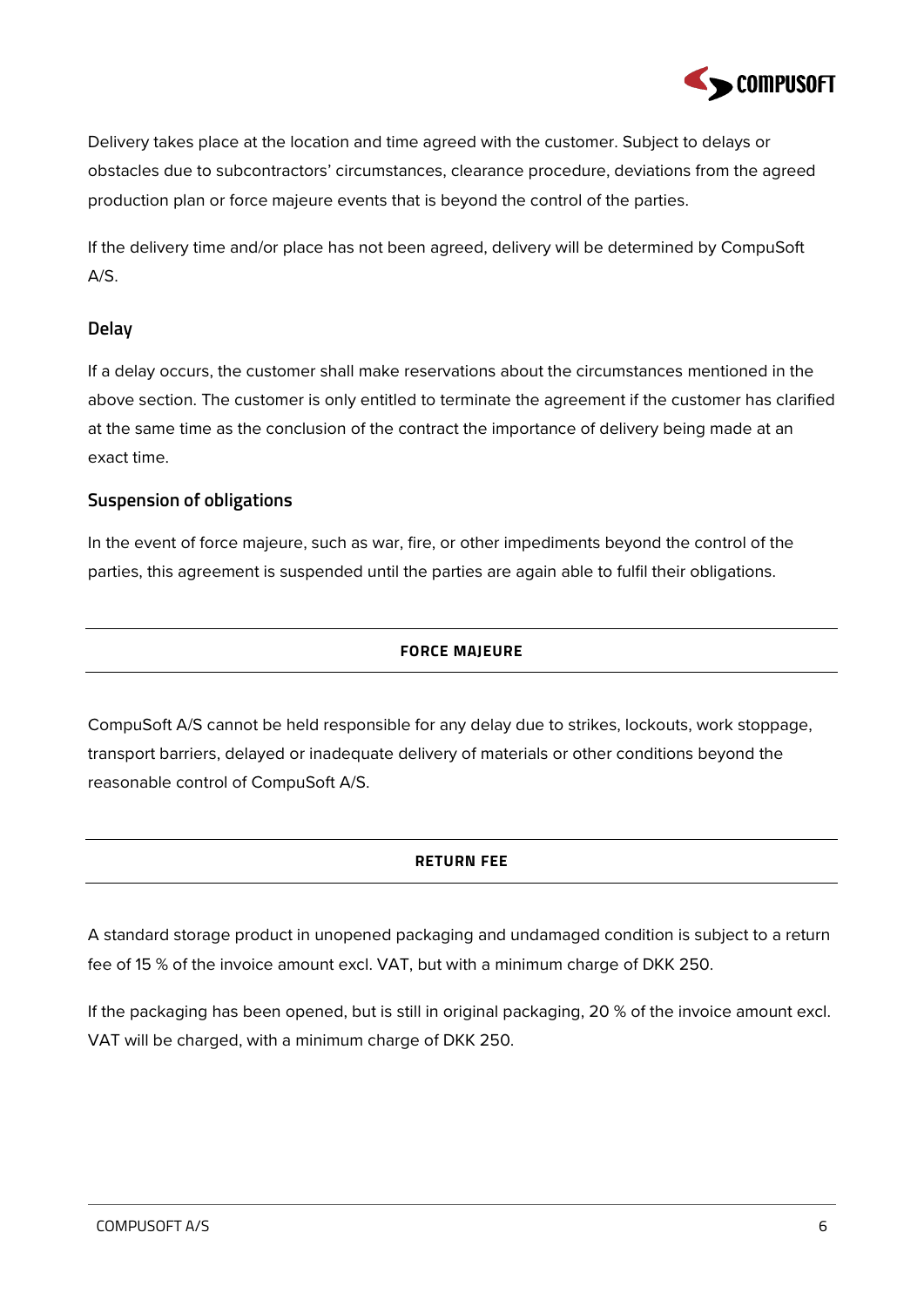

#### **BROCHURES / DESIGN CHANGES**

<span id="page-6-1"></span><span id="page-6-0"></span>The technical data, prices and other specifications stated in CompuSoft A/S' catalogues, brochures, drawings or price lists are non-binding. CompuSoft A/S reserves the right to make changes without prior notice.

#### **PAYMENT**

#### **For new customers**

The full amount of the invoice is prepaid before the dispatch of the order or before commissioning.

#### **For established customers**

All orders exceeding DKK 10.000 will be settled with a prepayment of 50 % of the invoice at the time of placing the order and the remaining 50 % will be settled before the order dispatch or before commissioning.

For large orders/development tasks, CompuSoft A/S reserves the right to sub-invoice on an ongoing basis.

For the providing of digital services (websites, programming, or other digital services), in which the amount of the agreement, excl. VAT, is more than DKK 100.000, this is paid in accordance with the following provisions:

- 40 % is paid upon approval of the order confirmation and project description.
- **30** % is paid upon approval of the user interface design and before programming begins.
- 30 % is paid upon approval of completed project according to an approved and updated project description.

#### **General terms of payment in other cases**

Payment must be made no later than the day on which the offer, the order confirmation or invoice is stated as the final payment day, or cash upon delivery. Unless otherwise agreed, payment must be made within 8 days of invoice date.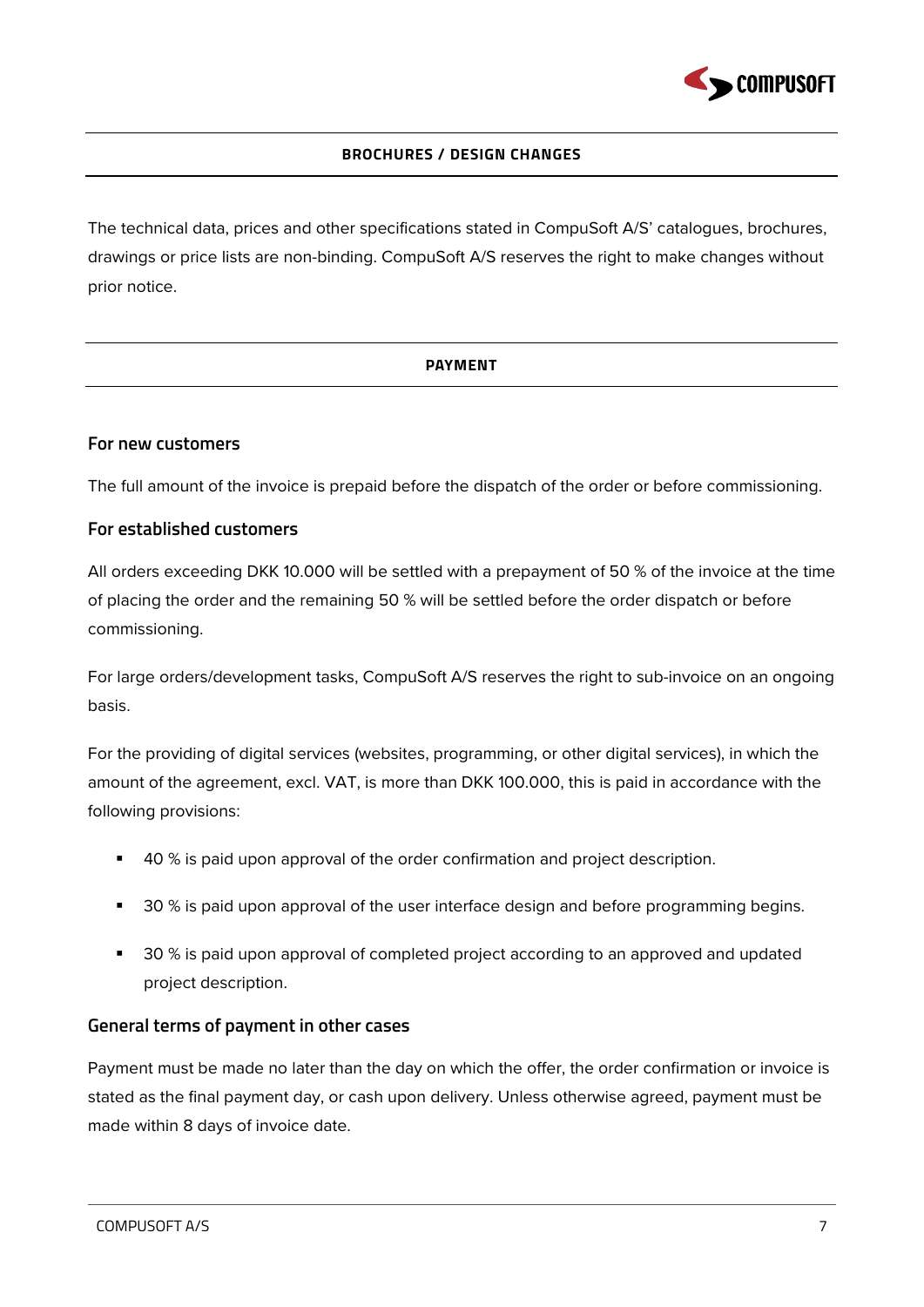

<span id="page-7-0"></span>CompuSoft A/S only sends electronic invoices. In cases where a paper invoice is to be issued, an administrative fee of DKK 100 is attributed.

#### **PAYMENT TERMS**

<span id="page-7-1"></span>Payment terms are stated on the offer, order confirmation and on the front page of the invoice. For later payments, than described in the terms, a fee will be charged, and interest will be added at a rate of 1.5 % per month commenced.

#### **RESERVATION OF RIGHT OF OWNERSHIP**

CompuSoft A/S reserves the right of ownership of the sold products until payment has been made. In the event of a customer's lack of payment, CompuSoft A/S reserves the right to withhold the delivery ordered by the customer until the customer has made the correct payment.

The copyright to the developed preparatory work, concept development (ideas and creative proposals), original material, source code, etc. developed by CompuSoft A/S belongs to CompuSoft A/S and may not be transferred to any third parties without a written consent from CompuSoft A/S.

What CompuSoft A/S has procured and supplied from the preparatory work, partially finished products and materials, tools, data code, etc. for use in the delivery is CompuSoft A/S's property. This applies regardless of whether the information provided has been separately invoiced.

<span id="page-7-2"></span>The details in the above-mentioned sections may only be used to carry out work for the customer and will only be saved and stored if a separate agreement is entered.

#### **ABOUT SOURCE CODES**

#### **Definition of the term »source code«**

A »source code« refers to the programming text that lies behind the software in question. This is written by an employee programmer of CompuSoft A/S or provided by a subcontractor in agreement with CompuSoft A/S.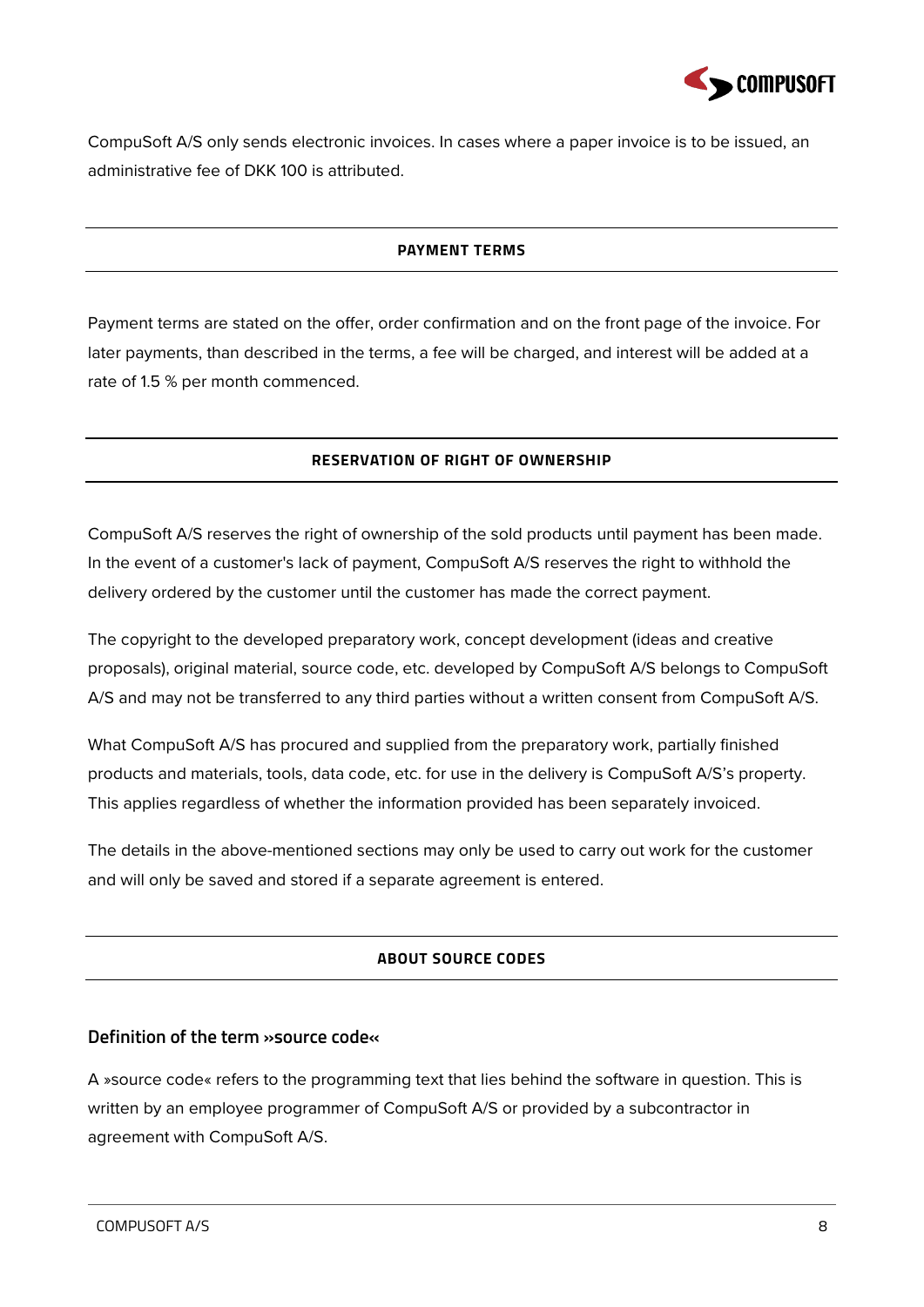

This term does not include the source code's translation into a binary object code, which is a prerequisite for the computer system's correct running of a software program in question.

#### **CompuSoft A/S's ownership of source code**

<span id="page-8-0"></span>CompuSoft A/S has full ownership of source codes used in the material delivered. The customer further agrees that CompuSoft A/S can reuse the source codes as a part of CompuSoft A/S' performance of tasks for other customers.

#### **ABOUT COPYRIGHT**

#### **Preparatory design material**

The copyright to the preparatory design material provided by the customer for the preparation of the ordered product at CompuSoft A/S, belongs to the customer.

In this context, the customer is responsible for ensuring that the material provided is not affected by the conflicting rights of a third party.

#### **The customer's right to use the delivered product**

The customer will be granted a transferable and permanent exclusive right to use the delivered product on any platform. Including, but not limited to, use digitally and in print. In the absence of an opposing agreement, the customer will not be entitled to use the delivered product for anything other than the one agreed with CompuSoft A/S.

#### **COMPUSOFT A/S'S COPYRIGHTS**

<span id="page-8-1"></span>Without prejudice to the before-mentioned material, CompuSoft A/S retains full and unrestricted copyright to the preparatory works and concept development (ideas and creative proposals) original material, etc. developed by CompuSoft A/S, and such material may not be disclosed to third parties without the prior consent with CompuSoft A/S.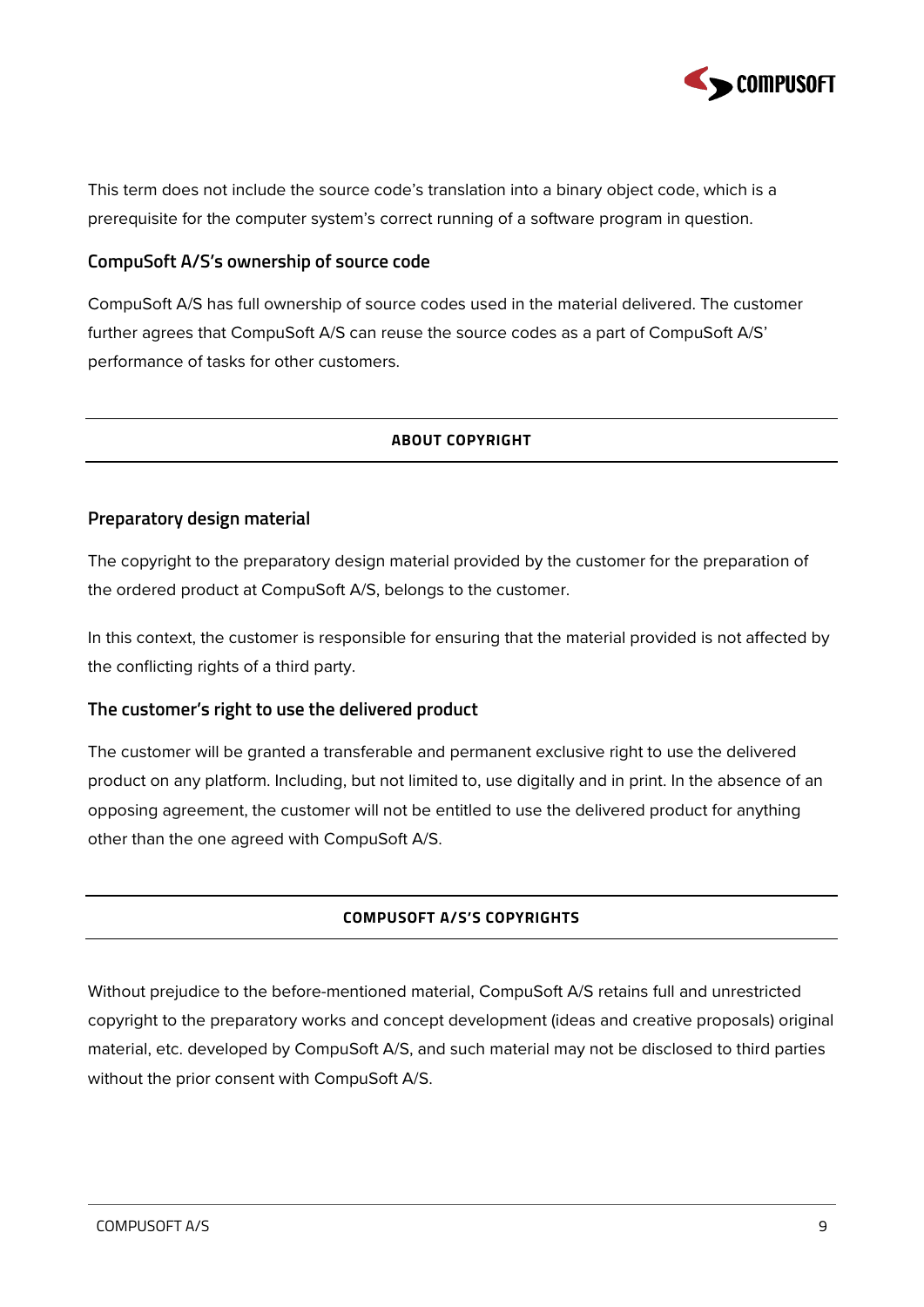

#### **SUBCONTRACTORS**

#### <span id="page-9-0"></span>**CompuSoft A/S' is entitled to make use of subcontractors**

<span id="page-9-1"></span>CompuSoft A/S is entitled to have work carried out in whole or in part by subcontractors.

#### **LIMITATION OF LIABILITY**

#### **The customer's indirect loss**

CompuSoft A/S cannot in any way be held responsible for the customer's indirect loss, including, but not limited to, the customer's operating losses and loss of profit, unless CompuSoft A/S has acted intentionally or in a negligent manner.

#### **The customer's changes to the delivered material**

CompuSoft A/S is in no way responsible for any loss or damage caused by the customer's changes to the delivered product.

#### **Relationship to new software**

In the following text, the term »new software« refers to new versions of browsers, websites, scripts, plugins, applications, etc.

The term 'new software' refers below to new versions of browsers, websites, scripts, plugins, applications, etc. CompuSoft A/S only vouch for the function and interaction of the correct delivered product with the software used at the time of delivery. Why CompuSoft A/S cannot in any way be held responsible for the product's lack of function on new software.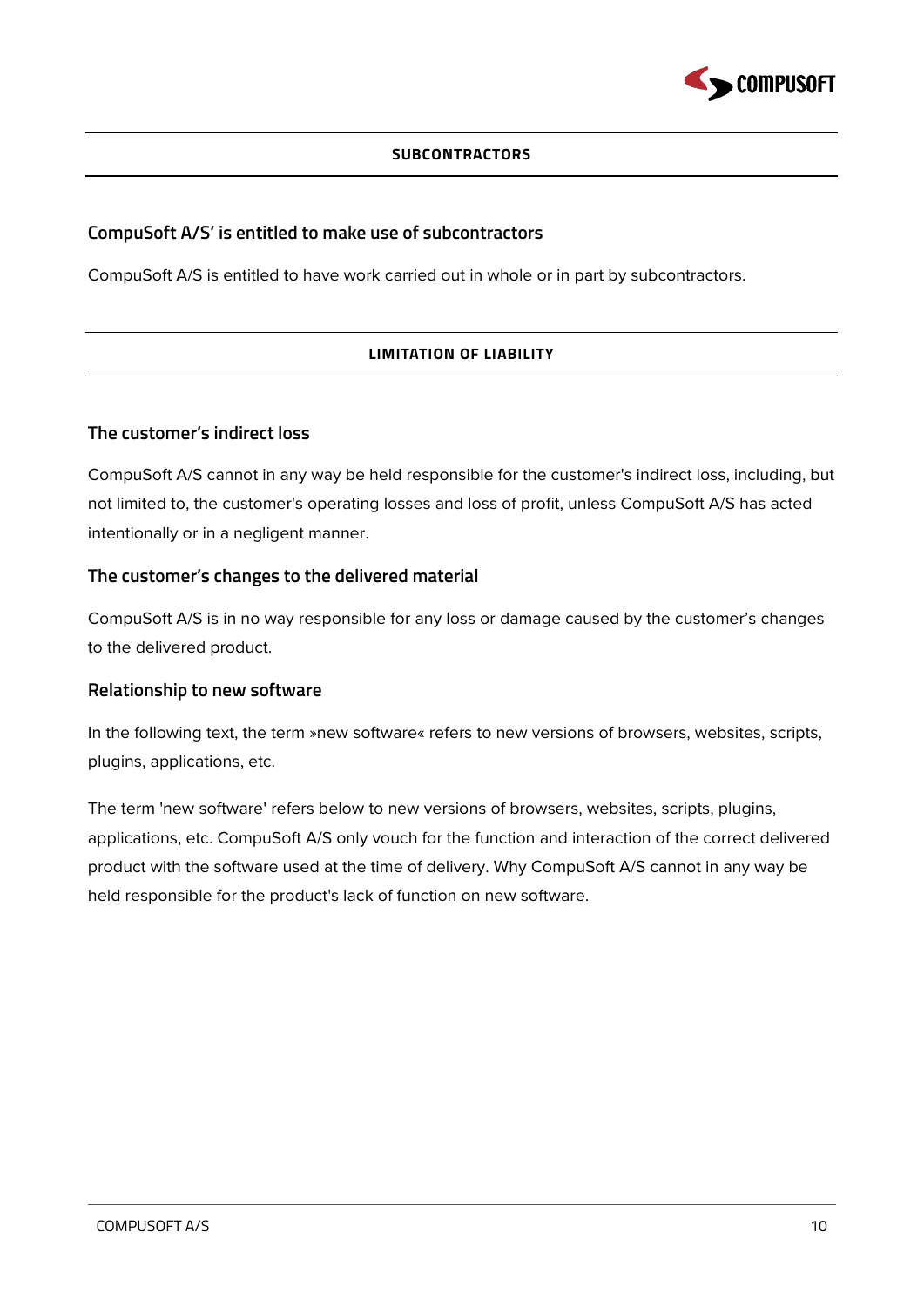

### <span id="page-10-0"></span>WARRANTY AND COMPLAINT PROVISIONS

#### **MANUFACTURING AND MATERIAL DEFECTS**

<span id="page-10-2"></span><span id="page-10-1"></span>On condition that the agreed payment terms are met, CompuSoft A/S provides a 12-month warranty for manufacturing and material defects.

#### **THE WARRANTY PERIOD**

The 12-mounth warranty is calculated from the invoice date. During this period, CompuSoft A/S undertakes to repair products in which CompuSoft A/S considers to be defective.

<span id="page-10-3"></span>The item is sent at the buyer's expense to CompuSoft A/S' address with an enclosed packing slip stating the reason. The shipping costs of returning to the customer are paid by CompuSoft A/S.

#### **SECONDARY DAMAGE**

<span id="page-10-4"></span>Secondary damage caused by defects in the appliances or installations supplied by CompuSoft A/S is irrelevant to CompuSoft A/S, and CompuSoft A/S cannot be held responsible for this.

#### **LIABILITY FOR DAMAGE CAUSED BY THE MATERIAL (PRODUCT LIABILITY)**

CompuSoft A/S is only responsible for personal injury if it is proven that the injury is caused by errors and negligence committed by CompuSoft A/S or others for which CompuSoft A/S is responsible. CompuSoft A/S is not responsible for damage to real estate or movable property, which occurs while the material is in the buyer's possession. CompuSoft A/S is also not responsible for damage to products manufactured by the buyer or to products incorporating such products. CompuSoft A/S is liable for damage to real estate and movable property under the same conditions as for personal injury. CompuSoft A/S is not responsible for operating losses, loss of profits and earnings, cost of restoration of destroyed data on data carriers or other indirect loss.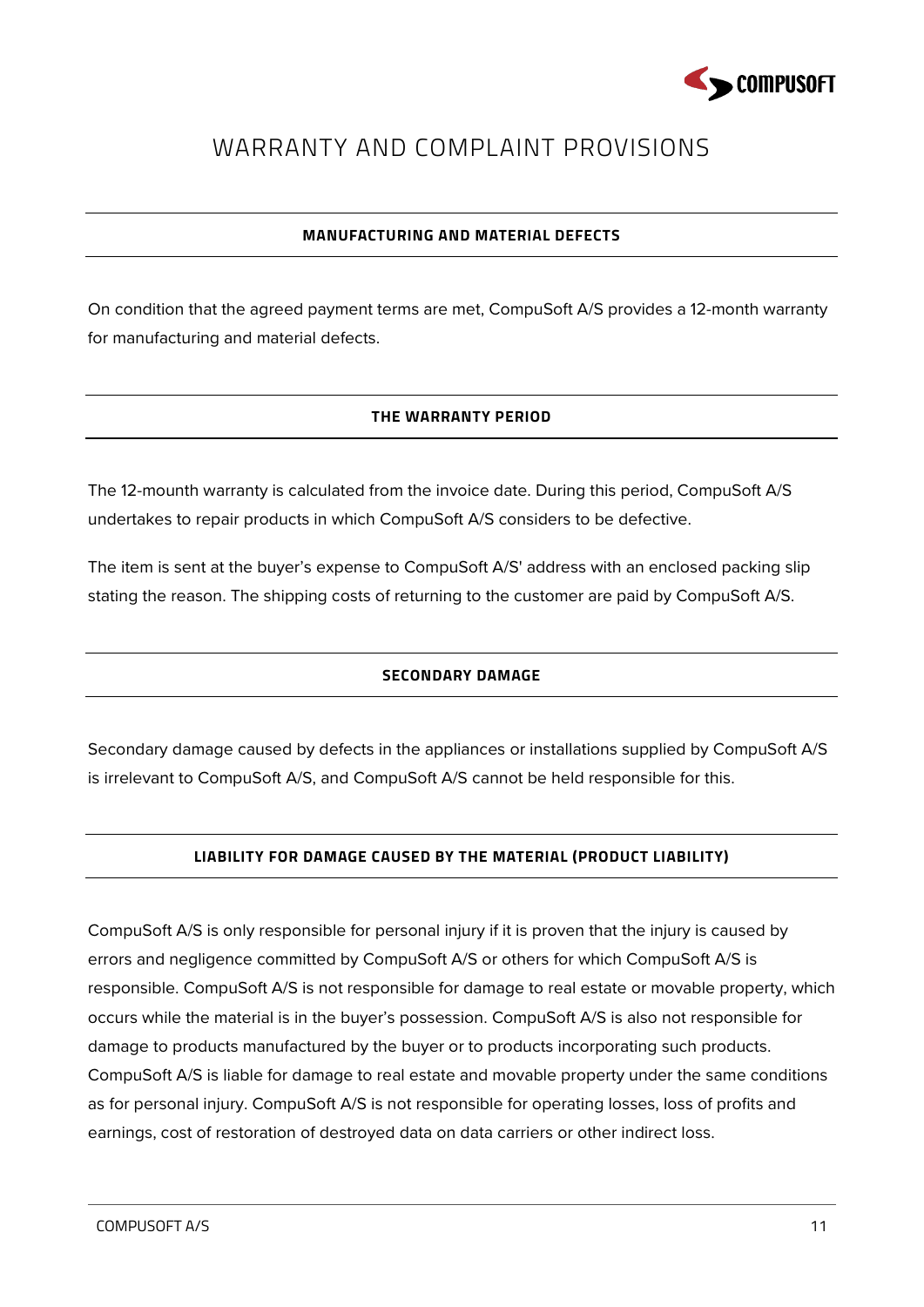

To the extent that CompuSoft A/S may be liable to third parties, the buyer is obliged to indemnified CompuSoft A/S to the same extent that CompuSoft A/S' liability is limited according to the 3 preceding paragraphs. These limitations in CompuSoft A/S' liability do not apply if third parties have committed gross negligence. If a third party makes a claim against one of the parties for liability under this paragraph, that Party shall immediately inform the other.

<span id="page-11-0"></span>CompuSoft A/S and the buyer are mutually obliged to be sued by the court or arbitration tribunal which hears claims for damages, and which has been brought against one of them because of an injury allegedly caused by the material.

#### **COMPLAINTS**

#### **Deadline for complaints**

The customer is responsible for filing immediately complaint when the delivery is defective. If this complaint omitted or the customer does not advertise without undue delay and no later than 5 business days from the time of delivery, the customer loses access to assert the defect.

CompuSoft A/S is entitled to remedy a defect if this can be done within a reasonable time. CompuSoft A/S has no responsibility for defects that the customer has not stated in writing during the test/review, including software applications, digital information, prints and similar. The customer is entitled to a price rejection for minor deviations from approved test or agreed specification.

CompuSoft A/S is entitled to an over- or under-delivery of up to 3 % of agreed quantity. In cases where paper or other material is made specially for the order by anyone other than CompuSoft A/S, CompuSoft A/S is entitled to over- and under-delivery beyond 6 % of the agreed quantity, but not more than equal to the material supplier's delivery conditions.

Freight damage is reported to the carrier and CompuSoft A/S is irrelevant.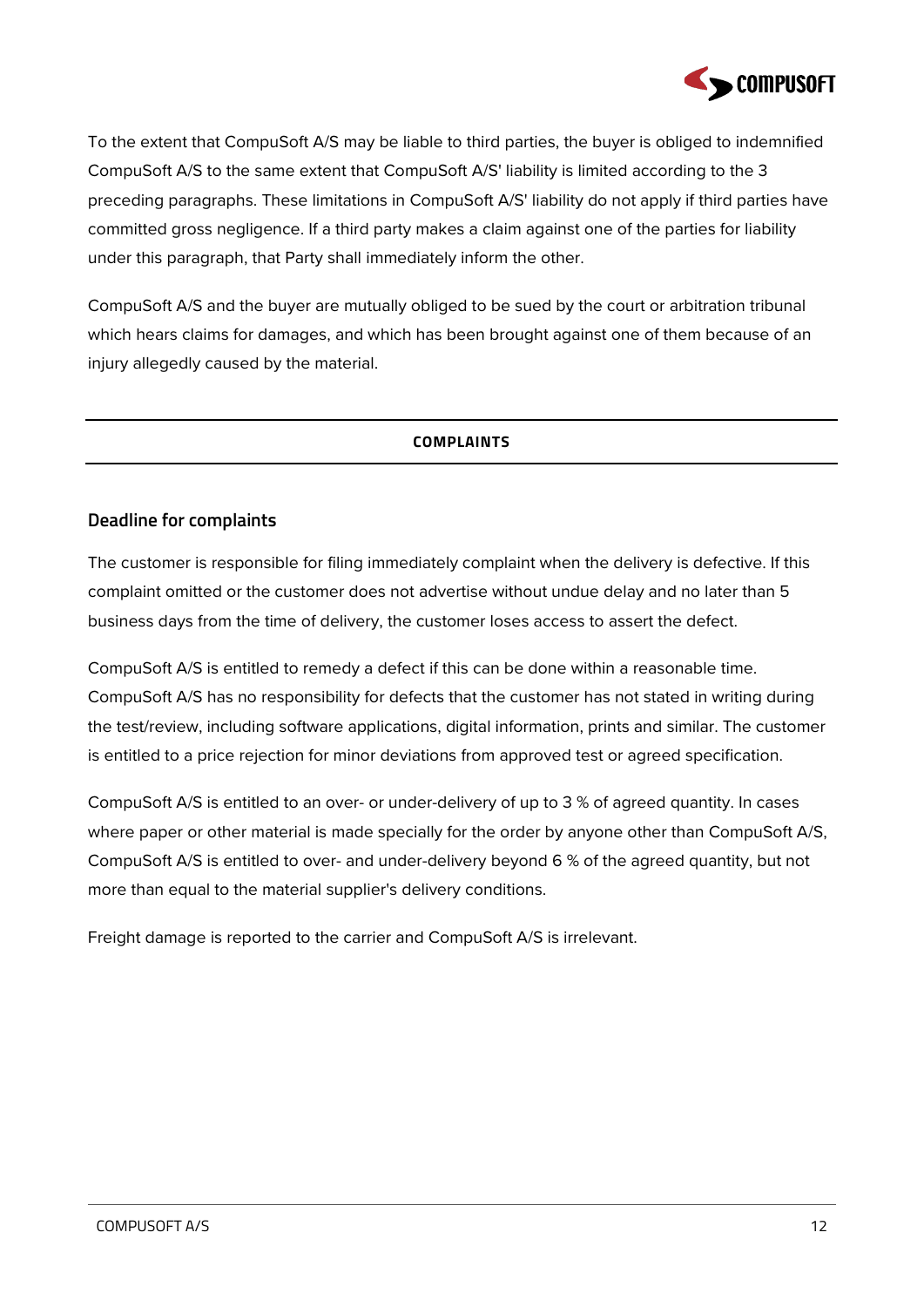

#### **CHANGES**

#### <span id="page-12-0"></span>**Changes to terms and conditions of sale and delivery**

These terms and conditions of sale and delivery, as well as agreements derived therefrom, cannot be changed without the prior written consent of CompuSoft A/S.

#### **Changes to the delivered product**

<span id="page-12-1"></span>Upon customer acceptance of CompuSoft A/S' terms and conditions of sale and delivery, the customer also agrees that the customer is prevented from making changes to the delivered product without the prior consent of CompuSoft A/S.

#### **CONFIDENTIALITY**

#### **An exceptional confidentiality**

<span id="page-12-2"></span>As CompuSoft A/S wants to handle the customer's needs with the greatest possible discretion, CompuSoft A/S's employees are subject to a duty of confidentiality.

#### **APPLICABLE LAW AND LEGAL VENUE**

#### **Choosing the applicable law and legal venue**

If the parties cannot resolve a conflict jointly, any dispute, conflict or claim arising from or in connection with the agreement or breach, termination or nullity thereof will be finally settled with the court in Odense, as the legal venue under Danish law.

Danish law applies to this agreement to the extent that the legal situation is not laid down in the text of the agreement or in these terms of sale and delivery. Any dispute concerning the interpretation of the agreement, or the fulfilment and enforcement of the terms can only be brought before Danish courts and in accordance with Danish jurisdiction conditions.